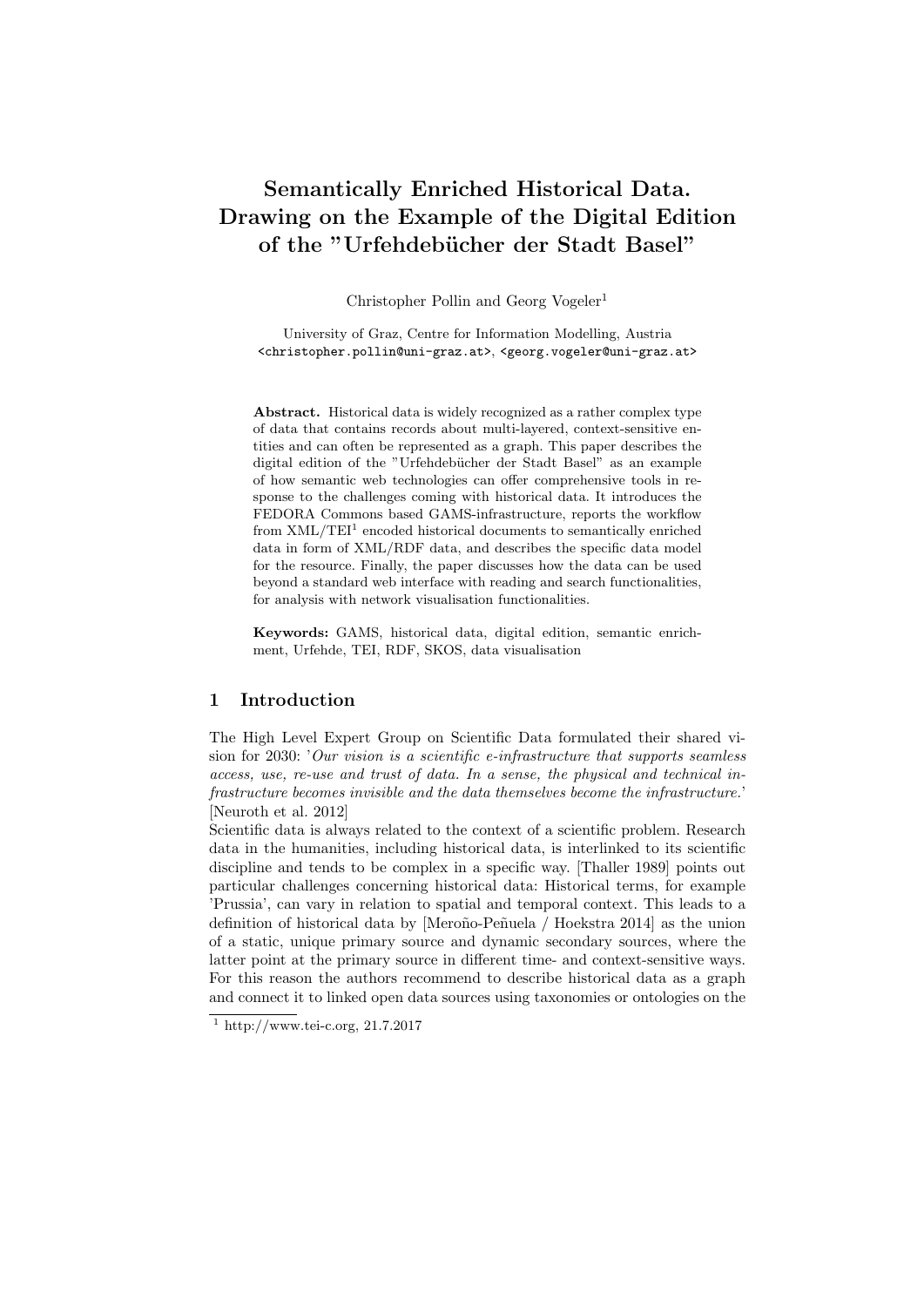#### 28 A. Adamou, E. Daga and L. Isaksen (eds.)

one hand, and dereferencing services inside a digital archive on the other hand. Thinking of the mentioned vision and the fact of historical data being multilayered and context-sensitive, semantic web technologies can offer comprehensive tools that address these problems. The aim of this paper is it to outline the process of semantical enrichment of a historical dataset, the  $U$ rfehdebücher der Stadt Basel', as the primary source, and their representation as secondary sources, the 'Urfehdebücher der Stadt Basel – digitale Edition' [Burghartz / Calvi / Vogeler 2016]. The process of semantically enriching and formalizing data using semantic web technologies could fulfil the vision of data becoming its own infrastructure.

The text of the digital edition of the 'Urfehdebücher der Stadt Basel – digitale Edition' was created in a small scale project by Susanna Burghartz at the University of Basel in a teaching project together with her students, with particular contributions by Sonia Calvi and Anna Reiman. The technical realization was developed by the Centre for Information Modelling at the University of Graz. The aim of this low-budget and student supported project lies more in an experimental approach applying semantic web technologies to a historical source. 'Urfehde' can be roughly translated as 'oath of truce'. The purpose of the so called 'Urfehde' was to settle a dispute between two conflict parties and urge a sentenced criminal to a unilateral oath not taking revenge for its judge. This was legal practice in most of central Europe in the late middle ages and the early modern period, and recorded in the so called 'Urfehdebücher', which have survived in many archives, as demonstrated in the data of the Index Librorum Civitatum project.<sup>2</sup> The first Urfehdebuch X of the city of Basel (StadtA Basel) Ratsbücher O10) records 'Urfehde' oaths from 1563 to 1569. This source can be used as an exemplary dataset as it shows the significant structure to be used in a statistical analysis: in addition, with 625 entries, the dataset is large enough to contribute to research on the cultural, social, and economic history of early modern people.

The task in realising this digital edition was therefore to combine established and easy to use transcription workflows using XML/TEI annotation with the conversion to RDF data to prepare a basis for data analysis and data publication. This calls into question which advantages semantic web technologies can offer to scholars regarding the retrieval, visualisation and analysis of historical data in the humanities.

### 1.1 Related Work

Maybe the first digital edition making use of semantic web technologies in a similar way was the edition of the Henry III fine rolls<sup>3</sup> [Ciula et al. 2008]. The project combined a TEI transcription with a CIDOC-CRM based ontology expressed in OWL. The RDF data of the project was not made openly accessible. The *Henry III fine rolls* project follows the approach of building an *extended* 

 $^{2}$  http://www.stadtbuecher.de/literatur/schlagwort/137667, 18.07.2017.

<sup>3</sup> http://www.finerollshenry3.org.uk, 12.7.2017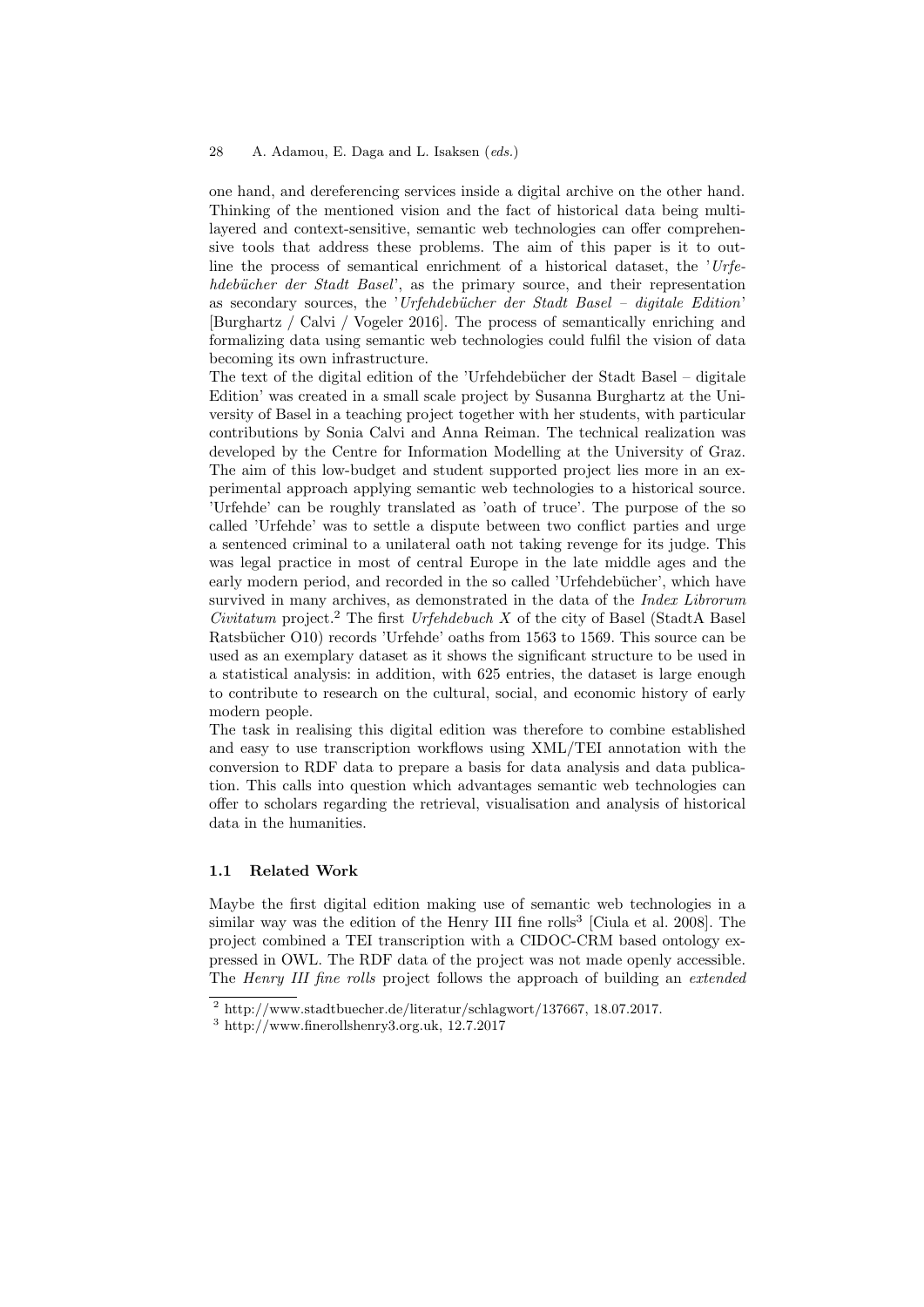index for the digital representation of the primary source as [Poupeau 2006] has described it. A successful example for this approach is 'Sandrart.net'. This digital scholarly edition encodes data using XML/TEI. The data is made available Linked Open Data in RDF.<sup>4</sup> Similar to this the platform for historical research SYMOGIH<sup>5</sup> is preparing a SPARQL endpoint. Recently the 'Semantic Blumenbach' project explores new approaches for linking between artefacts and text [Wettlaufer et al. 2015]. It uses the 'scientific communication infrastructure'  $WissKI^6$  to implement semantic web methods for data acquisition, storage and re-use.

All these projects follow the *extended index* approach. This, however, fails short when it comes to the analysis of abstract concepts apart from the classical index on named entities like places, persons, and objects. Historical texts like the Urfehdebücher need additional modelling to become data sets for historical analysis, in particular regarding the classification of criminal offence, punishment, and social status of the people involved. Thus the 'The Proceedings of the Old Bailey' project comes much closer to the *Urfehdebücher*. The project defines itself as a searchable edition of criminal trials held at London's central criminal court. XML/TEI markup of digitized text offers the possibility to search and analyse the source.<sup>7</sup> The data set is accessible via an API<sup>8</sup>, but is not available as RDF or via a SPARQL endpoint. Therefore there is no project in the same research area as the 'Urfehdebücher'. Common standards have still to be established and the challenges of interoperability are not solved yet.

## 2 The digital Edition

The workflow of the Urfehdebücher-project is embedded in the GAMS<sup>9</sup>, which is described by [Steiner / Stigler 2017]. GAMS defines itself as an asset management system for the humanities and serves the purpose of administration, publication and long-term preservation of digital resources. It is based on the open source repository software FEDORA-Commons. Using Cocoon-services and project specific content models for varying data streams scholarly data can be stored and disseminated for public use. The data is represented as readable web site, as archival data structures in XML, and via various API. GAMS implements a disseminator for RDF data via a RDF-triplestore. Currently, the open source software  $Blazeqraph<sup>10</sup>$  is in use, which allows SPARQL-queries and fulltext search in literals.

Expert academics transcribed and encoded the source in XML/TEI, structuring the text, marking up text-specific phenomena and normalizing places, persons

 $^4$ http://ta.sandrart.net/de, 12.07.2017

 $5 \text{ http://symogih.org, } 12.7.2017$ 

 $6$  http://www.wiss-ki.eu/, 12.7.2017

<sup>7</sup> https://www.oldbaileyonline.org, 12.07.2017

<sup>8</sup> https://www.oldbaileyonline.org/static/API.jsp, 12.7.2017

<sup>9</sup> gams.uni-graz.at, 12.7.2017

<sup>10</sup> https://www.blazegraph.com, 12.07.2017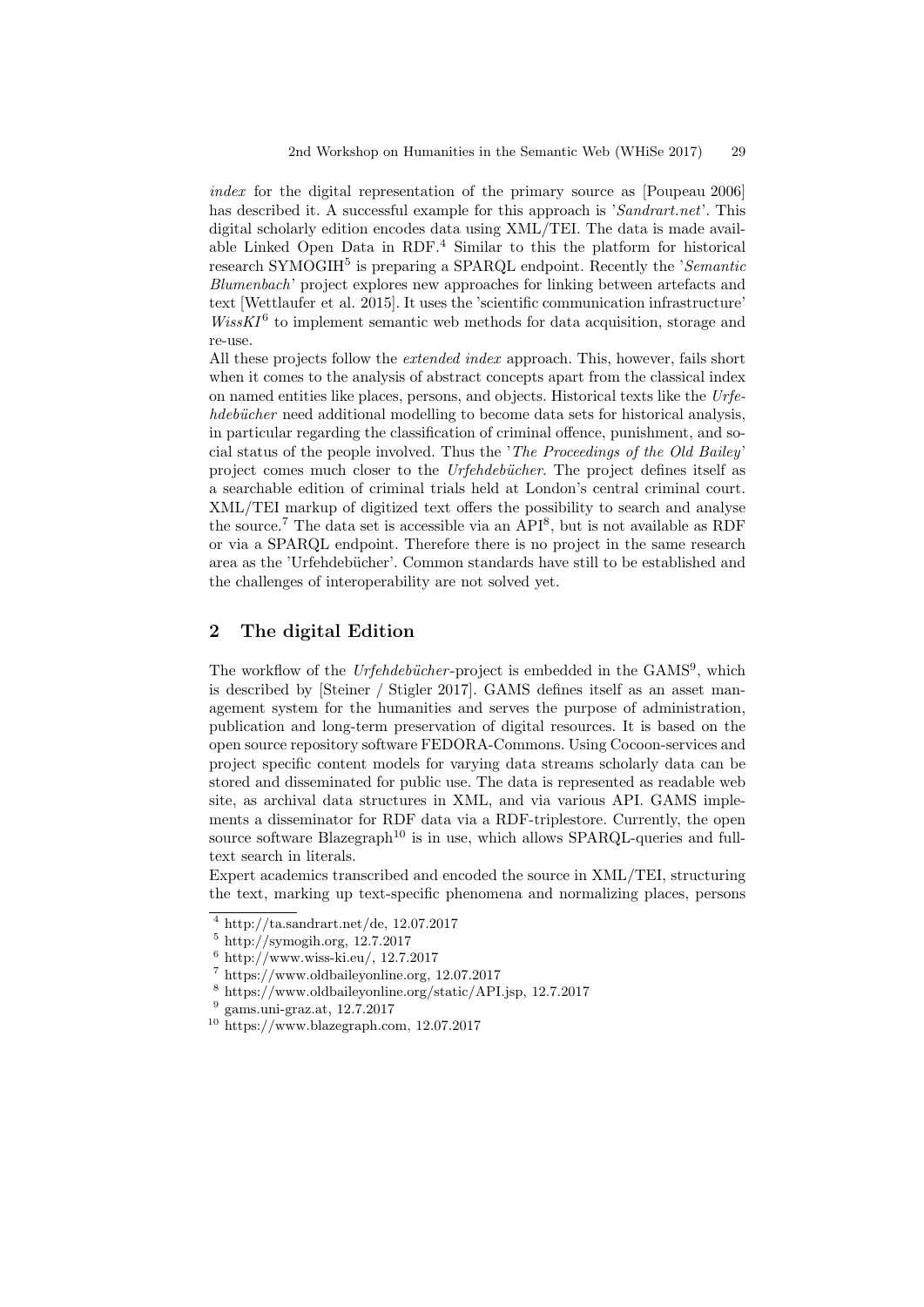#### 30 A. Adamou, E. Daga and L. Isaksen (eds.)

or concepts. Additionally the TEI attribute ana was used to add specific semantics to the applied TEI markup. ana is used because it allows to add global and multiple interpretation to the TEI markup. This XML/TEI illustrates the TEI markup.<sup>11</sup> The div element with the attribute  $ana="#uf_Eintrag"$  defines the content of the whole div as an 'Urfehde'-entry representing a single case. The semantics of the first entry in the XML/TEI can be summarized as follows: The hireling 'Heinrich Peter' from 'Zurich' was judged as an offender, due to alcohol abuse on the 'kornmerkt' (grain market). This statement is encoded in the XML/TEI using the attribute ana, like ana="#uf\_male" for annotating the gender of a person. The value in the ana attribute is taken from a taxonomy of categories defined by the the colleagues in Basel following their methodological access of the source<sup>12</sup>. Its hierarchical structure of concepts can easily be converted into a SKOS-resource. When ingesting the XML/TEI into the GAMS infrastructure, a project-specific XSLT-Stylsheet transforms all semantically enriched data into XML/RDF and writes the triples in the triplestore. The XM- $L/RDF$  shows the outcome of the transformation.<sup>13</sup> The assertions describe the aforementioned 'Urfehde'-entry and all its properties linking to other concepts like uf:PersonOffender, where further properties refer to literals or refer to concepts normalizing data, like the place 'Zürich'.

The extracted  $XML/RDF$  follows a simple  $RDFs<sup>14</sup>$  which defines the entry (Eintrag) at the core. It represents the case and has properties to identify the offence and its classification, the persons named in the record and their role, the type of punishment, and other properties connected directly to the entry and the legal procedure, e.g. date of the oath (DatumUrfehde), date of the offence (DatumTat), the notarial authentication of the entry (NotarialSubscription). Fulltext (advanced) search functionalities are implemented using SPARQL and the fulltext capabilities of the *blazegraph* triple store.<sup>15</sup> For this purpose GAMS offers a query content model which returns XML data on demand. This can subsequently be transformed to HTML to offer additional functionalities like visualisations and data download.

# 3 Results and Potentials

The outcome is a semantically enriched digital edition using RDF data representation<sup>16</sup> for fulltext and advanced search.<sup>17</sup> Using the advanced search functionalities a user is able to employ regular expressions, make temporal constraints of search results and use the normalization of place names to query the data.

 $\frac{11}{11}$  gams.uni-graz.at/o:ufbas.1563/TELSOURCE, 12.09.2017

<sup>12</sup> gams.uni-graz.at/o:ufbas.kategorien/TEI SOURCE, 12.07.2017.

<sup>13</sup> gams.uni-graz.at/o:ufbas.1563/RDF, 12.09.2017

<sup>14</sup> gams.uni-graz.at/o:ufbas.schema, 15.7.2017

<sup>15</sup> wiki.blazegraph.com/wiki/index.php/FullTextSearch, 12.7.2017

<sup>16</sup> gams.uni-graz.at/o:ufbas.1563/RDF, 13.07.2017.

<sup>17</sup> gams.uni-graz.at/query:ufbas.search/get, 13.07.2017.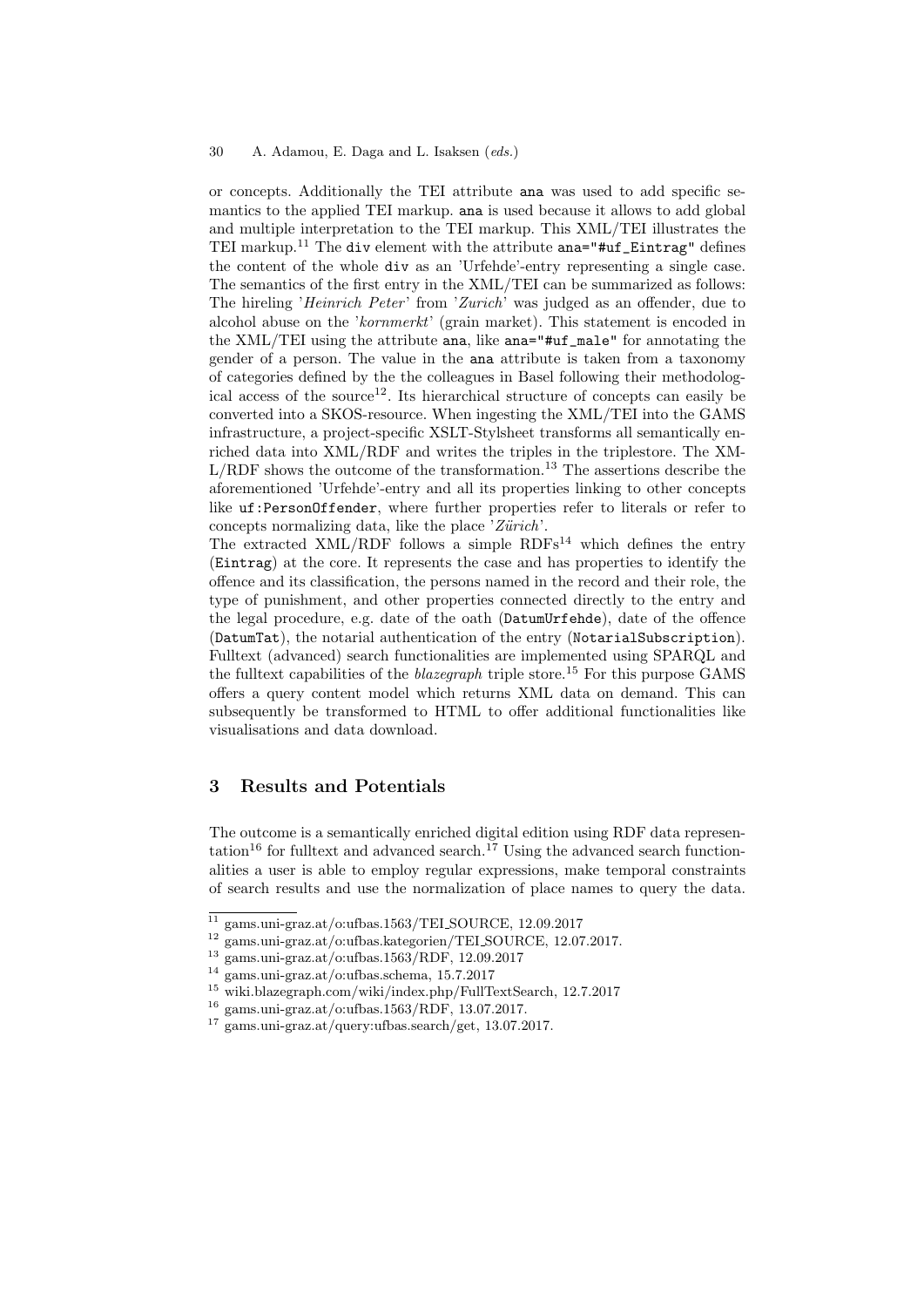Regular expressions are particularly useful to so search for orthographic alternatives, e.g. eefrou?wen which returns words like eefrouwen and eefrowen (for 'spouse'). An example for using normalized data is that a query like Kleinbasel returns all entries connected to the place named mindren Basell in the text.

A navigation menu leads through the chronologically listed data. The user can collect entries from search results or while browsing the text into a personal  $data \, basket^{18}$ , implemented by using the local storage of the browser and simple JavaScript. Collected entries can be exported as simple CSV to be processed with a spreadsheet application for further work.

Because of the fact that the whole data set is defined as RDF graph and the data itself has network character, adequate ways of information visualization are possible. Exemplary scholarly questions regarding the 'Urfehdebücher' could be if female offenders of a specific type of crime were treated and punished differently than male offenders. Visualizing the relations between offender, places, time, punishment or crime in the whole data set, or parts of it, could open new approaches to work with the source, or open possibilities to identify at a glance which category or question could be interesting. We did some experiments using  $d3.$  is<sup>19</sup> library for creating forced graphs, based on the result of the search for a category.

This Figure shows a graph of the search by category  $\mathsf{uf}\!:\!\mathsf{ThreadOfPunishment.}^{20}$ The light green node in the center represents this category. Every dark blue node refers to a case reported in the 'Urfehdebuch', which is connected to the node with the value  $uf:male$  (large blue node). The light blue nodes represent cases connected to women (uf:female, large yellow node). The other paths from the case nodes represent dates (light blue), occupations (green), and places of origin (orange). The gender nodes are obviously the major bridge-nodes, but other properties to the cases can serve as additional bridge-nodes, e.g. when several cases contain the same date  $(1568-06-14)$ , same profession  $(tagdöner)$  or same place  $(Zürich)$ . The forced atlas graph allow a first instantaneous interpretation: The degree and centrality of the gender nodes moves the node for female offenders at the outer part of the graph. A threat of punishment was therefore much more often applied to male offenders, and alcohol abuse was a problem recorded mostly for men. Certainly detailed research has to establish the numbers relative to the number of all cases. The graph visualization can assist retrieval and discover functionalities in the future.

# 4 Conclusion and Further Work

The example of the Urfehdebücher demonstrates that creating XML/TEI transcription of a text prepared to be used as semantic web data offers new approaches for scholarly edition, fits to the graph-like understanding of historical

<sup>18</sup> gams.uni-graz.at/context:ufbas?mode=datenkorb, 13.07.2017.

<sup>19</sup> https://d3js.org, 21.07.2017.

 $^{20}$ gams.uni-graz.at/context:ufbas/StrafeStrafandrohung, 12.09.2017